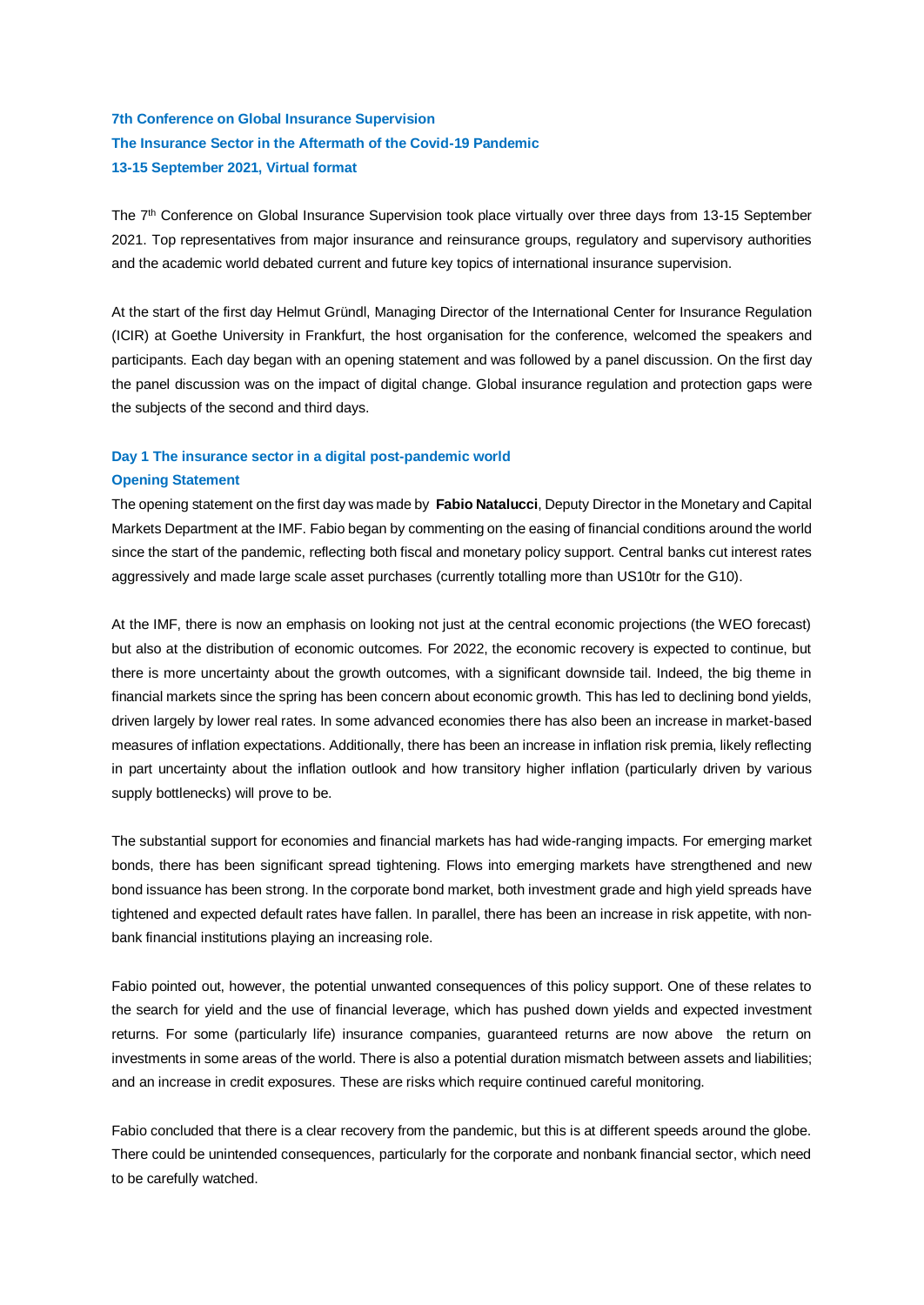### **Panel discussion**

The panel members were:

**Esko Kivisaari**, Chairperson of the Actuarial Association of Europe (AAE) AI/Data Science Working Group **Martin Eling**, Director of the Institute of Insurance Economics at the University of St. Gallen, Switzerland. **Pascal Bied-Charreton**, CEO of Moonshot Insurance **Marguerite Soeteman-Reijnen**, Chairperson of the Executive Board of Aon Holdings BV **Godfrey Kiptum**, CEO of the IRA (Insurance Regulatory Authority) of Kenya and the Moderator was **Timothy Shakesby**, Head of Conduct of Business Oversight at EIOPA

The panel discussed the theme of the insurance industry in a digital post-pandemic world.

**How did your interaction with financial service providers, insurers in particular, change in the pandemic? Timothy** began by noting that Covid had shortened the development cycles of many of the changes that were evident before the pandemic. **Marguerite** commented that the growing abundance of data, along with the pandemic, had jointly accelerated technological change (notably cloud computing and AI). The questions now are how this change can increase operational efficiency and lead to the development of new business models. Those new business models can address a wide range of new issues, notably social change and environmental issues. At the same time, customers are also demanding an enhanced digital experience: "the Amazon and Uber of insurance". That is, digitally enabled business models with 24/7 availability and real time connectivity. The problem is that the way the insurance sector does business "has not changed that much since Lloyds started in a coffee house in 1688". However, the culture within large insurance companies has changed over the past year. In the past, failure was not an option. Now, there is tolerance for failure when trying new projects.

**Pascal**, from Moonshot Insurance, a company launched 5 years ago as a project to develop a completely new digital insurance product commented that the existing insurance industry model is outdated in terms of the customer experience: it is far away from the digital platforms that we have become accustomed to in other areas of life. Moonshot is a B2B2C model, working with e-commerce platforms to distribute their product. Pascal has an optimistic outlook on the size of the overall insurance market, which he thinks will inevitably increase given the fragilities that have been revealed by Covid. For example, the travel insurance market looks very likely to expand. Risks of cancellation, delay and different routings have all made airline passengers more concerned about risks and the need for insurance to cover those risks. Access to open data from airlines for flight information means that an insurtech with a brokerage status, like Moonshot, can be much more proactive in claiming for delays and cancellation.

**Martin** started by saying that digitalisation provides opportunities for both cost efficiencies and new revenue streams. It means that the insurance business model is shifting from the traditional loss compensation model to a more holistic risk management approach where prevention will become more important. These developments provide the opportunity to increase the overall welfare of society. Martin sees digitalisation providing a force for changing insurability through two channels. First, better data enables a more accurate prediction of loss probabilities and helps overcome the perennial problem of the insurance industry – asymmetric information. Second, digitalisation might transform the risk landscape by turning some of the low severity, high frequency risks to high severity, low frequency risks. For example, motor insurance claims might be changed in that way by the move to autonomous vehicles.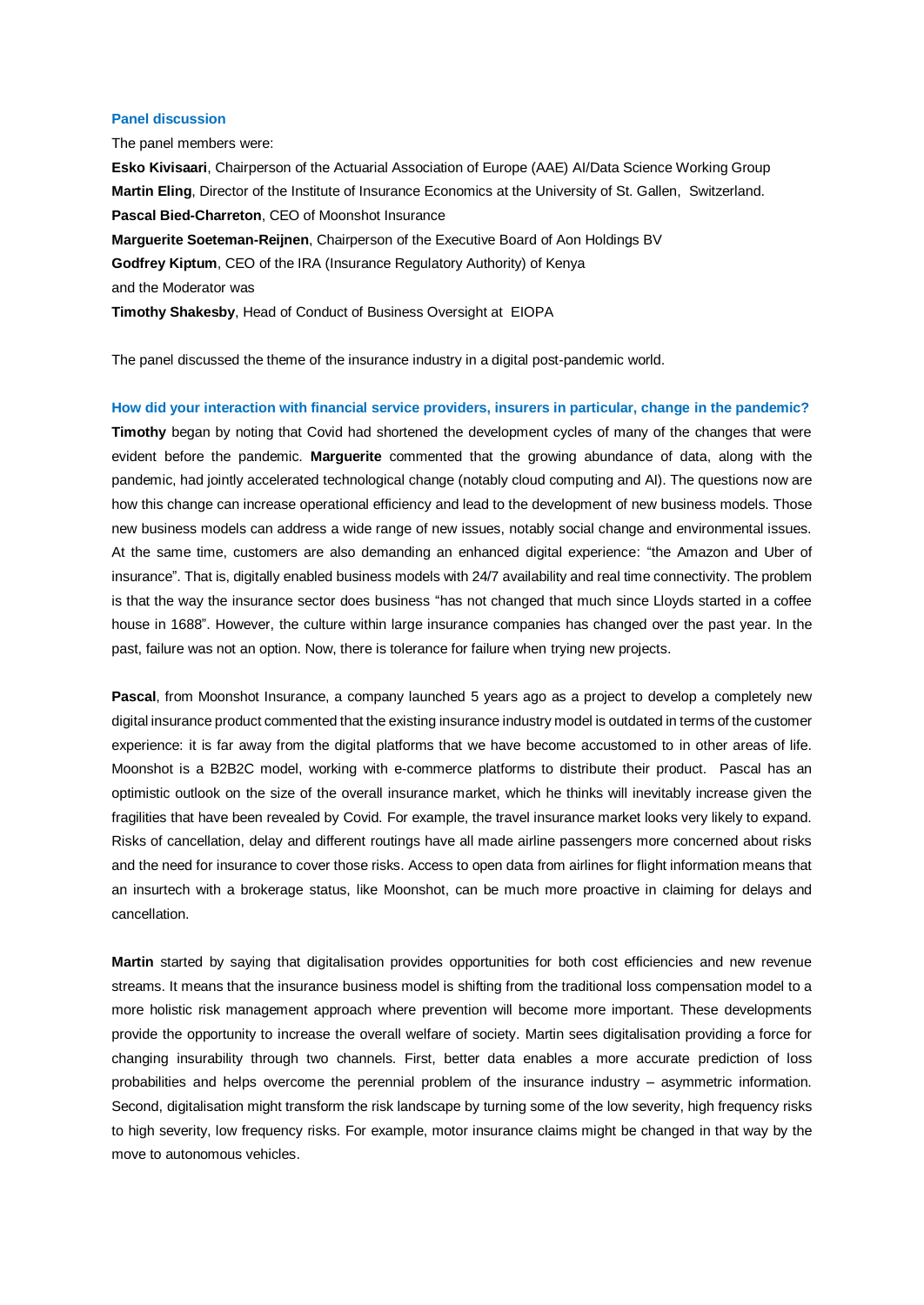**Godfrey** pointed out that, in Kenya, mobile money is well established, with 49 million users, a large majority of the population. Insurance companies' involvement at the moment is largely as managers of M-Pesa e-wallet savings accounts that can be drawn down to cover unforeseen events. Systems which allow greater distribution of insurance products are set to be rolled out on the M-Pesa platform in the coming months. Key to this will be allowing direct payments (for premium payments and claims) via M-Pesa wallets, rather than through the traditional banking system. Three insurtech startups developing such systems have received support from the Kenyan Insurance Regulatory Authority (IRA), Godfrey's organisation. It has support from six other African countries (Nigeria, Ghana, Rwanda, Uganda, Zambia and Zimbabwe). Telemedics and telematics are other areas of digitalisation where development has been accelerated by Covid.

Two key challenges in the rollout of such products were identified by Godfrey: having a workforce with the technical skills and ability to develop such systems; and extending consumer protection. For insurance regulators the key issues are regulating this new branch of the industry. Such regulation would need to be on the same digital platform and in real time, given the fluid nature of the development of such products.

There are risks, of course. Currently, with many people still working from home, insurance companies' commercial property rental income has been hit. Digital distribution of insurance products may also raise cyber security risks. However, this itself raises the opportunity for insuring cyber risk.

**Esko** shares the optimism for the digital revolution, which is bringing many new opportunities, but he has some reservations. Just as industrialisation had its adverse side effects (climate change and biodiversity loss), digitalisation may have (some yet unforeseen) adverse consequences. "When such changes take place they must be done responsibly so as not to cause havoc", commented Esko. The key to the success of insurance in this environment will be the closing of protection gaps, especially with a focus on greater social inclusion and fairer ways of sharing risk. Information asymmetry has traditionally acted to the benefit of the insured, but richer data may mean it becomes a greater benefit to the provider.

### **Poll results and discussion**

*A poll of the conference participants showed 80% had seen a partial or full move to digital solutions provided by financial service providers (particularly insurers) during the pandemic. The shift to digital technologies was seen as the most important trend in the post-pandemic world. The panellists then commented on these survey findings.*

**Esko** noted that the 20% who thought there had been no move towards digital must come from Finland, the Baltics and Nordic countries, which were fully digital already; but **Martin** commented that many still struggled with digital solutions in his country (Switzerland). **Esko** also wondered what the role of brokers – intermediaries between the client and the insurer – would be in a post-pandemic digital world. **Martin** reported on a recent seminar with Swiss brokers. The view expressed there was that their role would not be solely selling insurance products but being a more holistic partner in satisfying insurance needs for their clients. **Marguerite** commented that the unique data and digital infrastructure of the insurance industry could help in the development of response and recovery mechanisms and, just as important, improving prevention. In addition, we are already seeing that technology enables a tailoring of the approaches to build better products, better services and better prices. **Pascal** commented that his firm is classified as a digital broker, so the concept of broker is already changing. **Godfrey** pointed out that the move to digital is seen in Kenya but that there were, as yet, few opportunities to use exclusively digital platforms.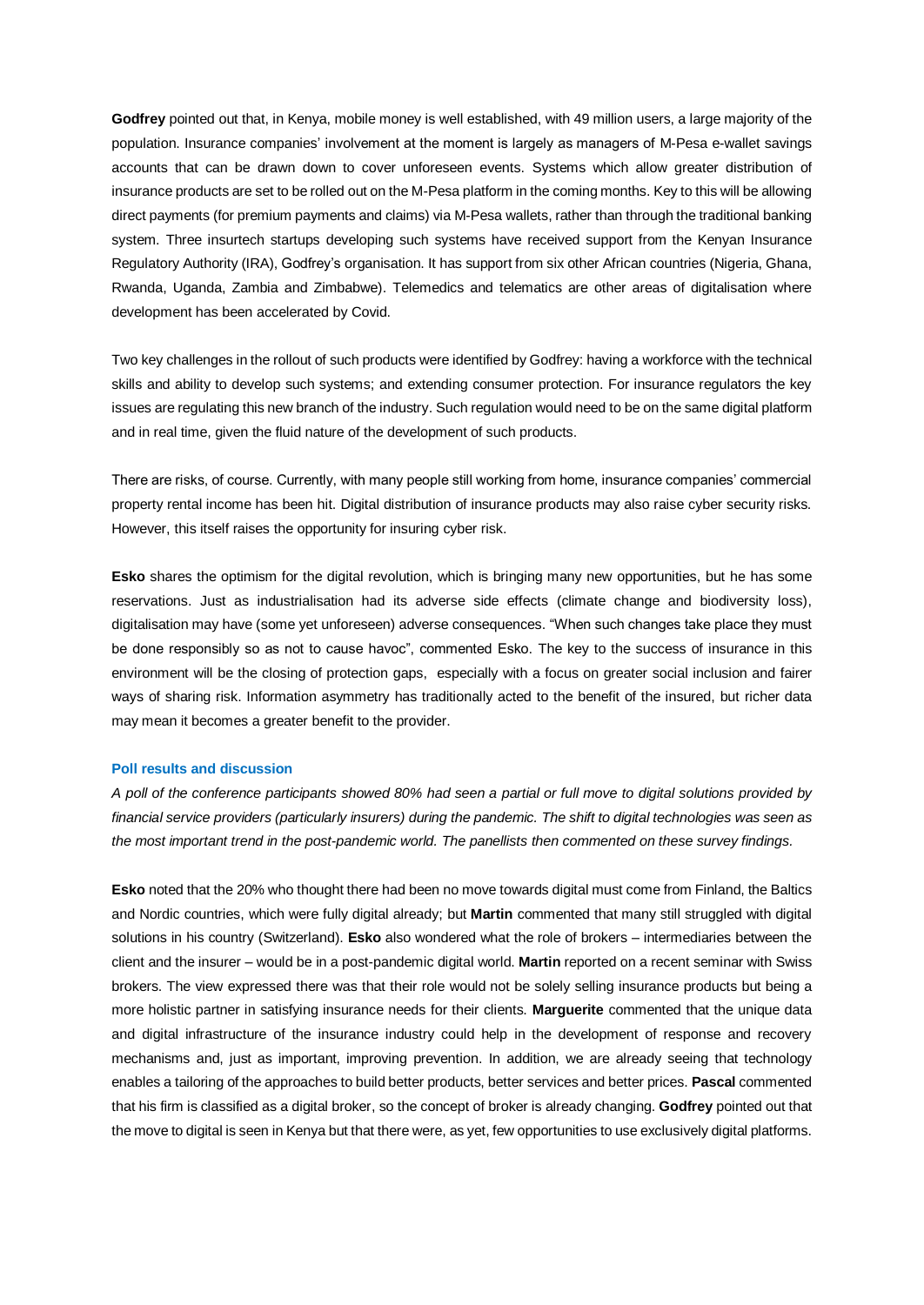#### **Ethical use of data**

The insurance industry has highlighted the benefits of greater use of data and digitalisation for customers (for example, in the personalisation of products), but consumer associations are concerned about blurred ethical boundaries in using more and more data.

**Marguerite** presented the ethical issue as essentially one of financial innovation versus consumer protection. In this context it is an issue of access (affordable mainstream products) versus suitability (the appropriateness of the products). All participants in the insurance industry should aim to develop sufficient matches for client protection in their product development systems. Better communication about the products which clients are offered is key. Better internal controls in insurers can also help avoid consumers having unsuitable products. Creating a suitable pool of risks – using AI techniques, for example, and international diversification where needed – so that the insurer and insured have appropriate products is the key requirement.

**Martin** said the issues depend on the type of insurance. In Europe there is the concept of social insurance with redistribution between young and old, poor and rich; and private insurance where we have risk adjusted pricing. In both areas better data can be useful but, of course, there are ethical issues. For motor insurance, the use of data will probably be more acceptable than it is in health insurance, for example. Indeed, in motor insurance more data can make the previously uninsurable (or only a very high price) much more insurable: for example, by the use of data collection on driving patterns.

**Esko** liked Marguerite's comments about aligning the interests of clients and insurers; and Martin's idea of making bad risks good risks. We should, however, be ready for much more significant disruptions. Judging the benefits of these changes, however, will be difficult. We do not know how they should be assessed – growth in coverage, decrease in systemic risk, an increase in social inclusion or a decrease in protection gaps, for example.

**Pascal** commented that regulation (particularly GDPR) was pushing the industry to become more transparent and responsible. When consumers share data, it is important that they know why it might be to their benefit. There needs to a bigger push by insurers to explain the positive benefits of greater information and data collection. This is a big opportunity for the business.

**Timothy** raised the issue that the positive externalities of insurance enable many activities in society. This raises many questions which may not be relevant for purely market-determined products. Greater data availability and transparency also raise governance issues: it may mean more accurate risk assessment is possible (intentionally or unintentionally) but it could reinforce and replicate biases that are already evident.

**Godfrey** thought that more data would be useful in developing straightforward insurance products, which are important for markets in their infancy. There must be safeguards about improper use of data, but generally more data will help appropriate product creation.

**Marguerite** raised the issue of information asymmetry. For greater data availability to help, it is important that data are "complete, accurate and accessible". Human checking may well still be needed to ensure that data are truly unbiased.